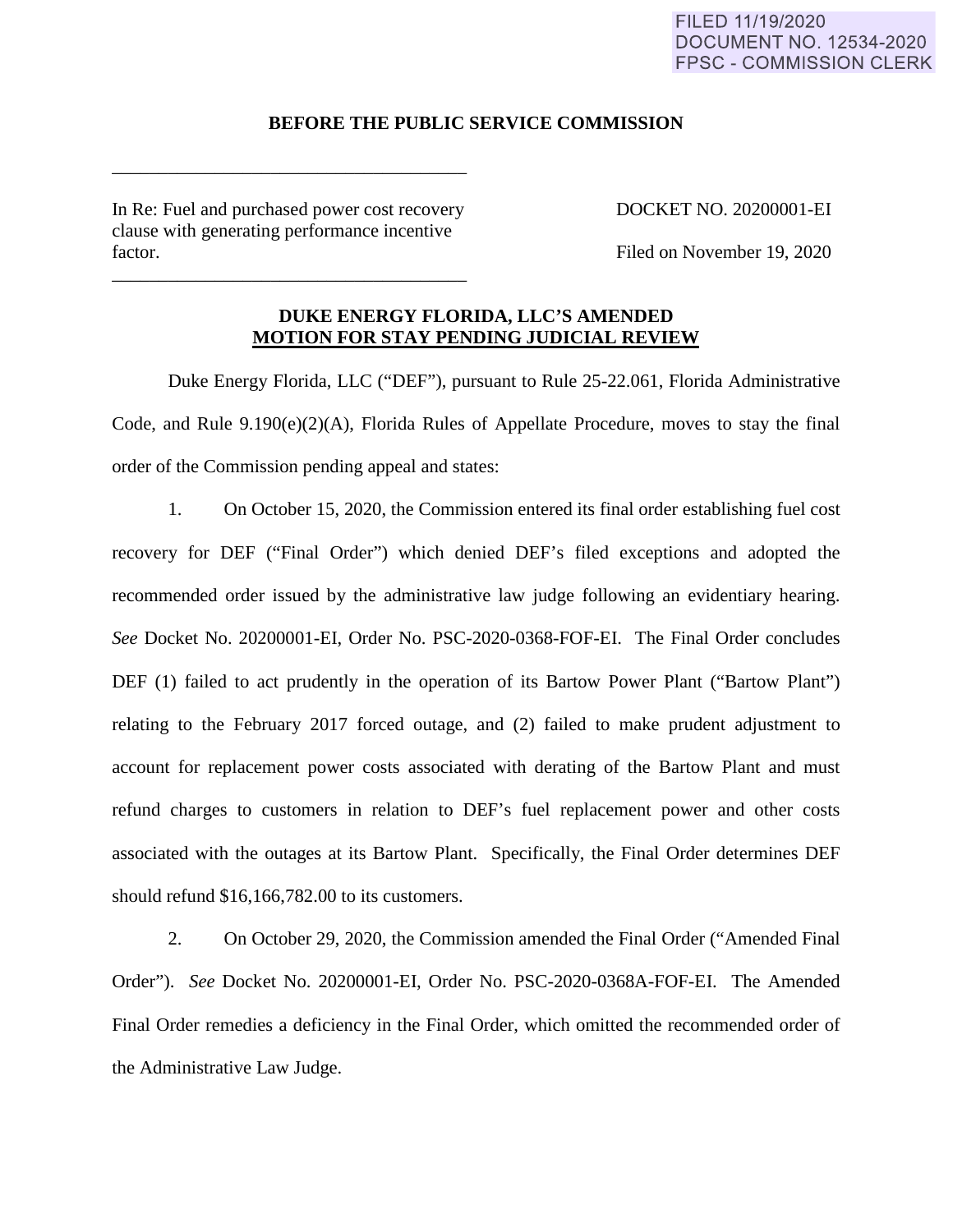3. Pursuant to Rule 9.030(a)(1)(B)(ii), Florida Rules of Appellate Procedure, DEF timely filed its Notice of Appeal of the Final Order on November 2, 2020. Thereafter, DEF amended its Notice of Appeal to indicate review of the Amended Final Order on November 19, 2020.

4. Rule 25-22.061(1)(a), Florida Administrative Code, provides that when an appealed order involves the refund of money to customers, the Commission **shall** grant a stay pending judicial proceedings upon motion of the utility or company affected. *See In re Aloha Utilities, Inc*, 2005 WL 405335 (Fla. P.S.C. Feb. 7, 2005). While the remaining subsection of Rule 25-22.061 affords the Commission discretion in determining a stay motion, subsection( $1$ )(a) is mandatory when the order appealed "involves the refund of moneys to customers."

5. Because DEF is an investor-owned electric utility and the order on appeal involves the refund of moneys to customers, Rule 25-22.061(1)(a) requires the Commission to grant the requested stay pending appeal.

6. Given the circumstances of this case and the on-going nature of the fuel docket, DEF should not be required to post a bond, corporate undertaking, or any other conditions to secure the revenues collected by DEF that may ultimately be subject to refund if the order under appeal is upheld; that is, because such a refund would take the form of a reduction in DEF's fuel collections for the refund period, no bond, undertaking or other assurances are necessary or appropriate. *See* 25-22.061(1), (3), Florida Administrative Code.

7. DEF meets the prerequisites for a mandatory stay under the plain language of Rule 25-22.061(1)(a). But even if DEF were not entitled to a mandatory stay, the Commission should grant a discretionary stay in the alternative based upon a consideration of the non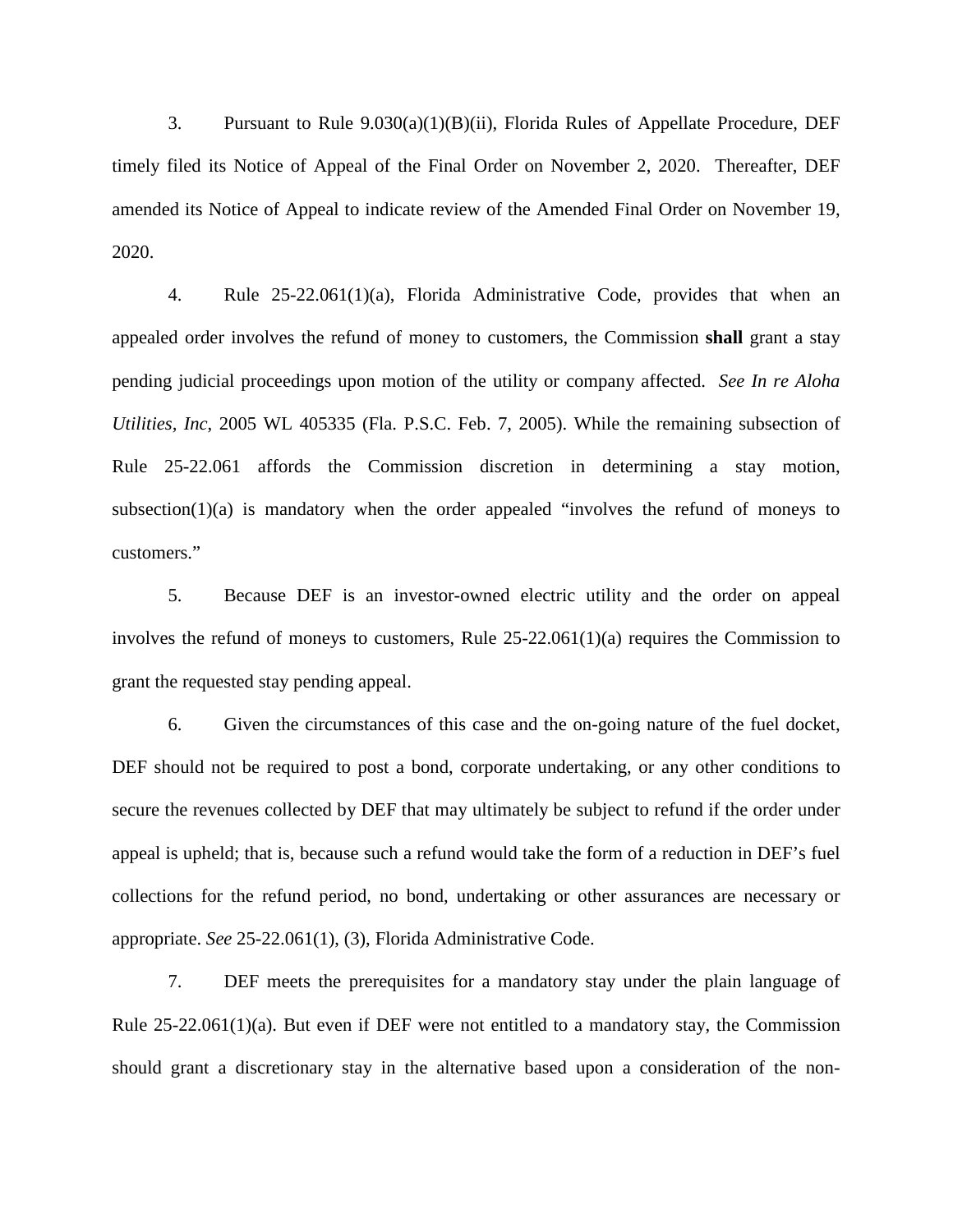exclusive factors outlined in Rule 25-22.061(2), Florida Administrative Code. Specifically, DEF is likely to prevail on the merits of the appeal and a stay on implementation of the Final Order during the pendency of the appeal would not cause substantial harm or be contrary to the public interest.

8. DEF has demonstrated a likelihood of success on the merits of its appeal for the reasons described in DEF's Proposed Recommended Order at DOAH and in its exceptions to the Recommended Order filed with the Commission, both of which are incorporated by reference herein. If the Amended Final Order is not stayed, and DEF is successful on appeal, DEF would be entitled to recover the improperly refunded revenues from its customers. The public interest favors stability in electric utility rates rather than refunds followed by recoupments. The mandatory stay provided by Rule  $25-22.061(1)(a)$  is consistent with this sound public policy, and the same considerations would counsel in favor of a discretionary stay pending appeal.

9. Pursuant to Rule 28-106.204(3), Florida Administrative Code, the undersigned counsel contacted counsel for each party in this docket to determine whether they object to the requested relief in this motion. DEF is authorized to represent that the Office of Public Counsel opposes the motion and will file a response; that PSC Phosphate and the Florida Industrial Power Users Group oppose the motion, and that Commission Staff, Florida Power & Light, Gulf Power, TECO, and Florida Public Utilities Company take no position on the motion.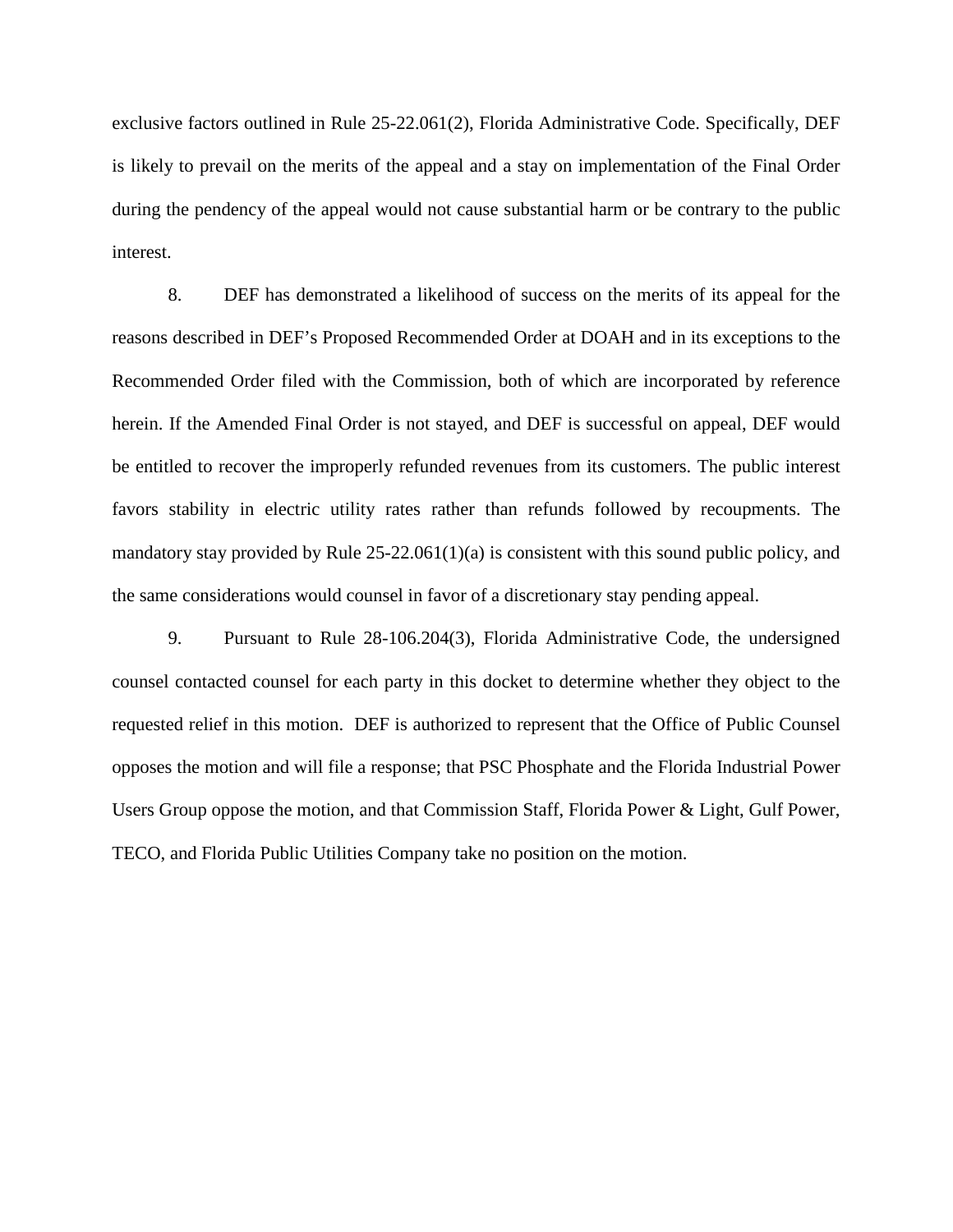#### **CONCLUSION**

**WHEREFORE**, DEF respectfully requests that the Commission enter an order granting a mandatory stay of the Amended Final Order pending appeal. In the alternative, DEF respectfully requests that the Commission enter an order granting a discretionary stay of the Amended Final Order pending appeal.

Respectfully submitted,

## **SHUTTS & BOWEN LLP**

*Attorneys for Duke Energy Florida, LLC*  215 South Monroe Street, Suite 804 Tallahassee, FL 32301 Telephone: (850) 241-1717

and

4301 West Boy Scout Boulevard, Suite 300 Tampa, FL 33607 Telephone: (813) 227-8149

By: */s Daniel E. Nordby* 

Daniel E. Nordby Florida Bar No. 14588 Email: dnordby@shutts.com Daniel Hernandez Florida Bar No. 176834 Email: dhernandez@shutts.com Alyssa L. Cory Florida Bar No. 118150 Email: acory@shutts.com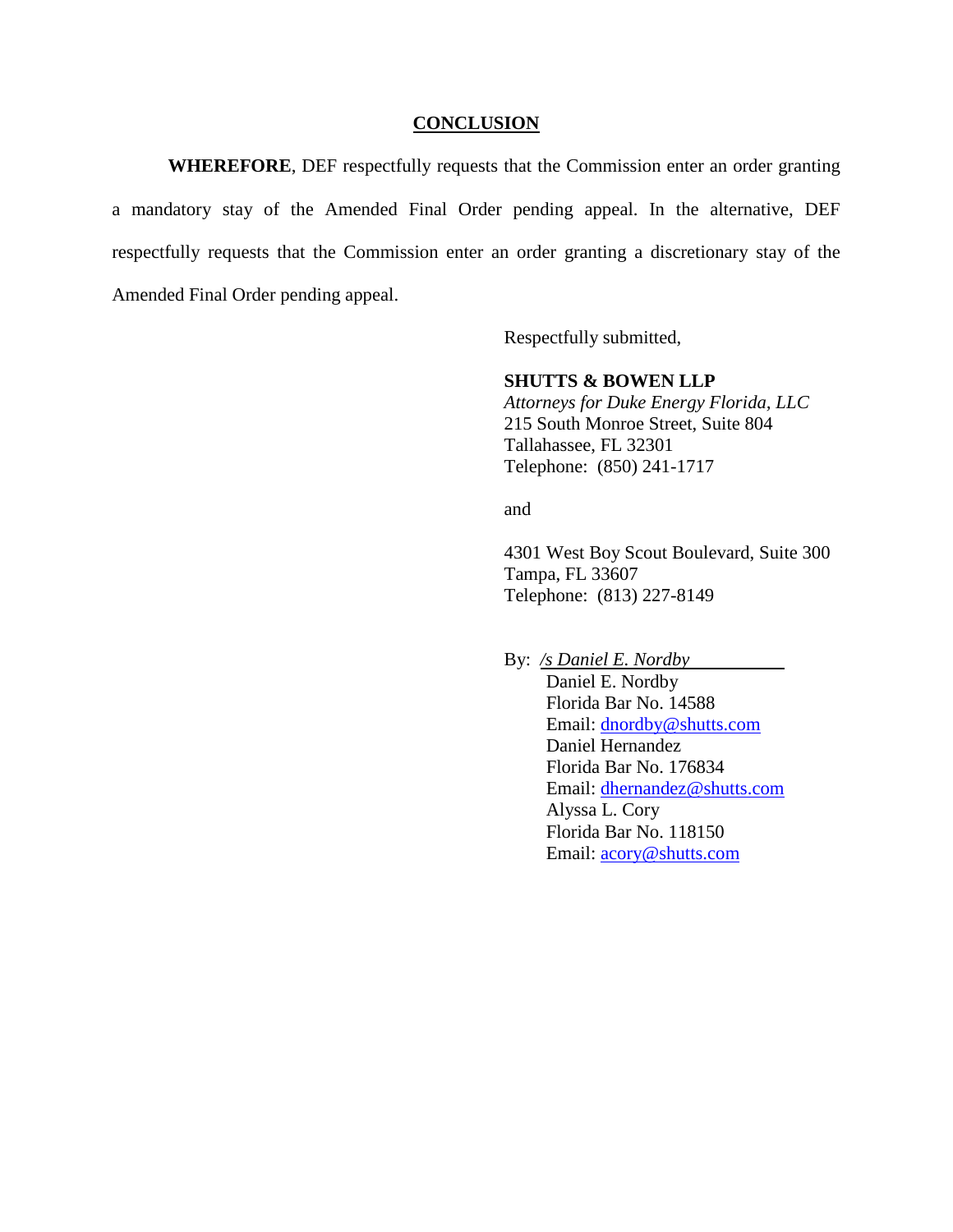## **CERTIFICATE OF SERVICE**

**I HEREBY CERTIFY** that on this 19th day of November 2020, a true and accurate copy of the foregoing was e-filed with the Public Service Commission's online filing system and a true and correct copy has been furnished via electronic mail to the following counsel of record:

**Beth Keating Gunster, Yoakley & Stewart, P.A.**  215 South Monroe Street, Suite 601 Tallahassee, FL 32301 bkeating@gunster.com

**Mike Cassell**  Florida Public Utilities Company 208 Wildlight Avenue Yulee, FL 32097 mcassel@fpuc.com

**James W. Brew, Laura Wynn Baker Stone Law Firm** Eighth Floor, West Tower 1025 Thomas Jefferson Street Northwest Washington, DC 20007 (202) 342-0800 jbrew@smxblaw.com law@smxblaw.com

**Patty Christensen Stephanie Morse The Florida Legislature** 111 West Madison Street, Room 812 Tallahassee, FL 32399 (850) 488-9330 christensen.patty@leg.state.fl.us morse.stephanie@leg.state.fl.us

**Jon C. Moyle, Jr. Karen Ann Putnal Moyle Law Firm, P.A.** 118 North Gadsden Street Tallahassee, FL 32301

**Charles John Rehwinkle Thomas Ansley David J.R. Kelly Florida Office of Public Counsel**  1111 West Madison Street, Room 812 Tallahassee, FL 32399 850-488-9330 Rehwinkel.charles@leg.state.fl.us David.tad@leg.state.fl.us kelly.jr@leg.state.fl.us

**Suzanne Smith Brownless Keith Hetrick Office of General Counsel FL Public Service Commission** 2540 Shumard Oak Boulevard Tallahassee, FL 323990850 (850) 413-6218 sbrownle@psc.state.fl.us khetrick@psc.state.fl.us

**James D. Beasley J. Jeffry Whalen Malcom N. Means Ausley McMullen**  P.O. Box 391 Tallahassee, FL jbeasley@ausley.com jwahlen@ausley.com mmeans@ausley.com

**Maria Moncada David Lee Florida Power & Light Company**  700 Universe Blvd. (LAW/JB) Juno Beach, FL 33408